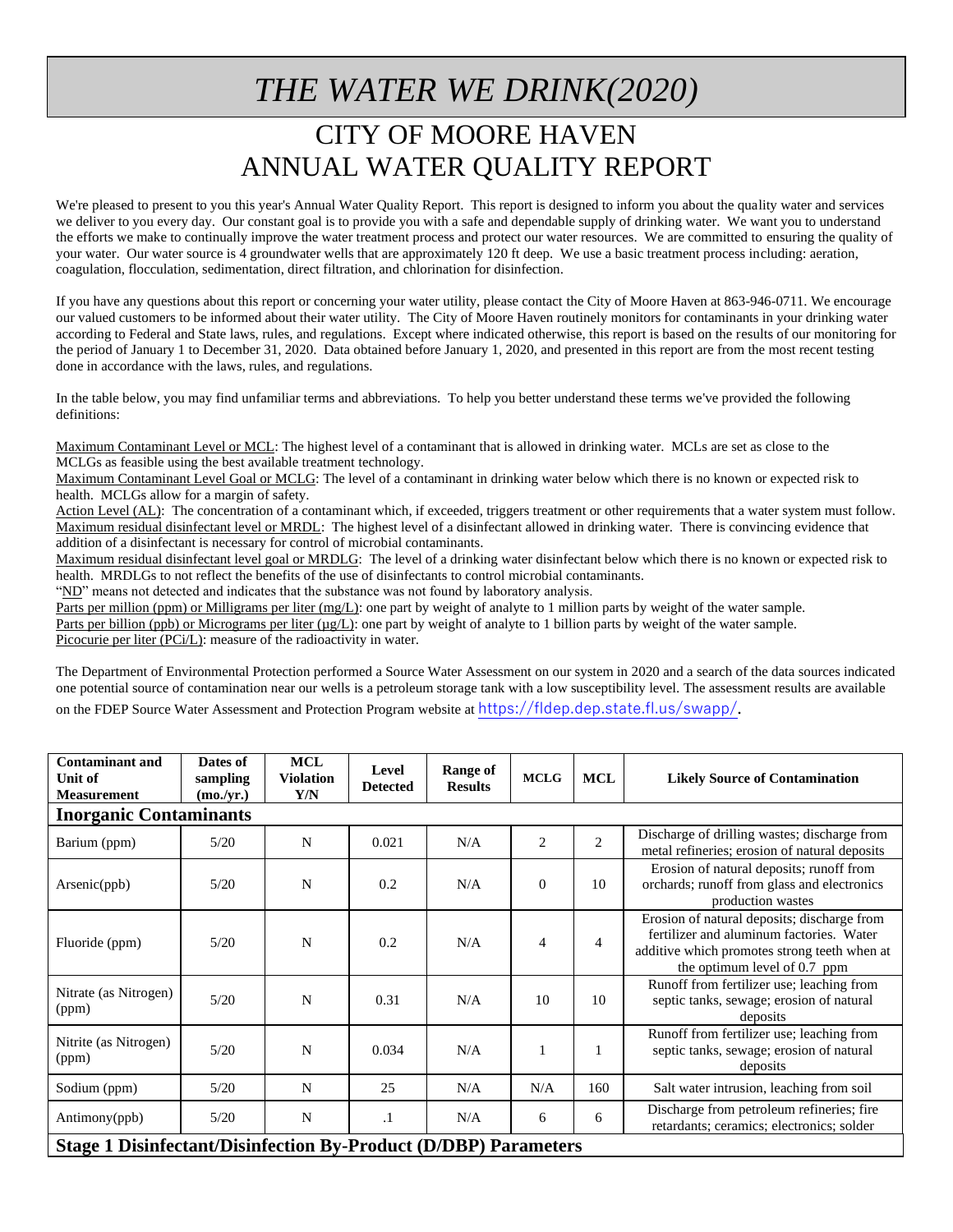| Disinfectant or<br><b>Contaminant and Unit of</b><br><b>Measurement</b> |                                  | Dates of<br>sampling<br>(mo/yr) |                                | MCL or<br><b>MRDL</b><br><b>Violation</b><br>Y/N | Level<br><b>Detected</b> |              | Range<br>of<br><b>Results</b>                |  | <b>MCLG</b> or<br><b>MRDLG</b> | <b>MCL</b> or<br><b>MRDL</b> | <b>Likely Source of Contamination</b>                                                                        |
|-------------------------------------------------------------------------|----------------------------------|---------------------------------|--------------------------------|--------------------------------------------------|--------------------------|--------------|----------------------------------------------|--|--------------------------------|------------------------------|--------------------------------------------------------------------------------------------------------------|
| Chloramines(ppm)                                                        |                                  | Monthly<br>2020                 |                                | N                                                | 1.76                     |              | 1.05-1.65                                    |  | <b>MRDLG</b><br>$=4$           | $MRDL = 4$                   | Water additive used to control<br>microbes                                                                   |
| <b>Stage 2 Disinfectants and Disinfection By-Products</b>               |                                  |                                 |                                |                                                  |                          |              |                                              |  |                                |                              |                                                                                                              |
| <b>Contaminant and Unit of</b><br><b>Measurement</b>                    |                                  | Dates of<br>sampling<br>(mo/yr) |                                | <b>MCL</b><br><b>Violation</b><br>(Y/N)          | Level<br><b>Detected</b> |              | Range<br>of<br><b>Results</b>                |  | <b>MCLG</b>                    | <b>MCL</b>                   | <b>Likely Source of Contamination</b>                                                                        |
| Haloacetic Acids (HAA5)<br>(ppb)                                        |                                  | 7/20 &<br>10/20                 |                                | N                                                |                          |              | $11.03-$<br>28.27                            |  | N/A                            | 60                           | By-product of drinking water<br>disinfection                                                                 |
| <b>TTHM</b> [Total<br>trihalomethanes] (ppb)                            |                                  | 7/20 &<br>10/20                 |                                | N                                                |                          |              | $14.37 -$<br>88.68                           |  | N/A                            | $MCL = 80$                   | By-product of drinking water<br>disinfection                                                                 |
| <b>Lead and Copper (Tap Water)</b>                                      |                                  |                                 |                                |                                                  |                          |              |                                              |  |                                |                              |                                                                                                              |
| <b>Contaminant and</b><br><b>Unit of Measurement</b>                    | Dates of<br>sampling<br>(mo/yr.) |                                 | AI.<br><b>Violation</b><br>Y/N | 90th<br><b>Percentile</b><br><b>Result</b>       |                          |              | No. of sampling<br>sites exceeding the<br>AL |  | <b>MCLG</b>                    | AI.<br>(Action<br>Level)     | <b>Likely Source of Contamination</b>                                                                        |
| Copper (tap water)<br>8/20<br>(ppm)                                     |                                  |                                 | N<br>0.22                      |                                                  |                          |              |                                              |  | 1.3                            | 1.3                          | Corrosion of household plumbing<br>systems; erosion of natural deposits;<br>leaching from wood preservatives |
| Lead (tap water)<br>8/20<br>(ppb)                                       |                                  |                                 | N                              | 1.5                                              |                          | $\mathbf{0}$ |                                              |  | $\overline{0}$<br>15           |                              | Corrosion of household plumbing<br>systems, erosion of natural deposits                                      |

 If present, elevated levels of lead can cause serious health problems, especially for pregnant women and young children. Lead in drinking water is primarily from materials and components associated with service lines and home plumbing. The City of Moore Haven is responsible for providing high quality drinking water, but cannot control the variety of materials used in plumbing components. When your water has been sitting for several hours, you can minimize the potential for lead exposure by flushing your tap for 30 seconds to 2 minutes before using water for drinking or cooking. If you are concerned about lead in your water, you may wish to have your water tested. Information on lead in drinking water, testing methods, and steps you can take to minimize exposure is available from the Safe Drinking Water Hotline or at [http://www.epa.gov/safewater/lead.](http://www.epa.gov/safewater/lead)

"One sample during 2020 sample site location 2 had a TTHM result of 88.68 ppb, which exceeds the MCL of 80 ppb. However, the system did not incur an MCL violation, because all annual average results at all sites were at or below the MCL. Some people who drink water containing trihalomethanes in excess of the MCL over many years may experience problems with their liver, kidneys, or central nervous systems, and may have an increased risk of getting cancer."

 The sources of drinking water (both tap water and bottled water) include rivers, lakes, streams, ponds, reservoirs, springs, and wells. As water travels over the surface of the land or through the ground, it dissolves naturally occurring minerals and, in some cases, radioactive material, and can pick up substances resulting from the presence of animals or from human activity. Contaminants that may be present in source water include:

- (A) Microbial contaminants, such as viruses and bacteria, which may come from sewage treatment plants, septic systems, agricultural livestock operations, and wildlife.
- (B) Inorganic contaminants, such as salts and metals, which can be naturally-occurring or result from urban stormwater runoff, industrial or domestic wastewater discharges, oil and gas production, mining, or farming.
- (C) Pesticides and herbicides, which may come from a variety of sources such as agriculture, urban stormwater runoff, and residential uses.